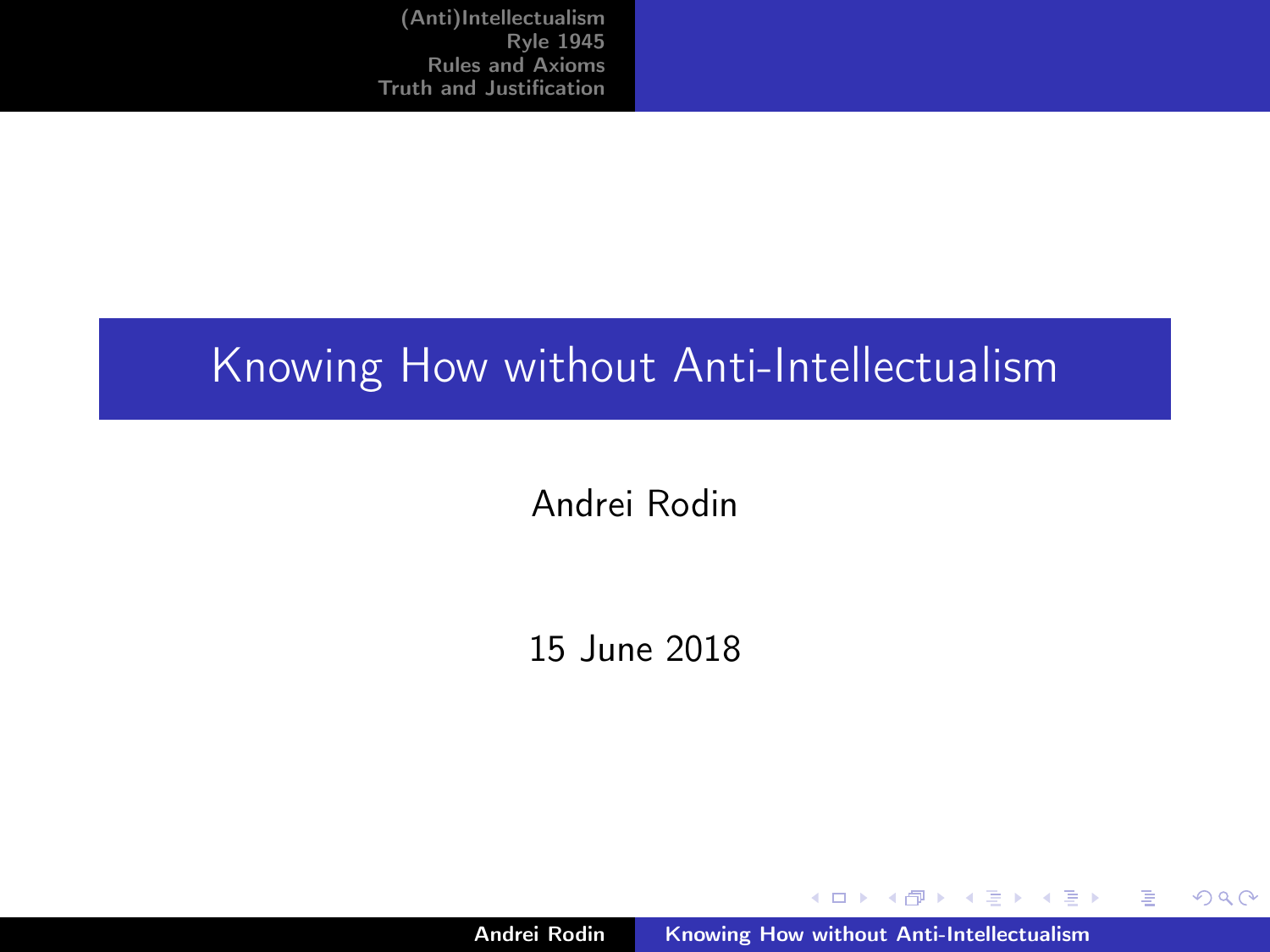[\(Anti\)Intellectualism](#page-2-0)

[Ryle 1945](#page-5-0)

[Rules and Axioms](#page-12-0)

[Truth and Justification](#page-16-0)

イロメ イ部メ イヨメ イヨメ

重

 $298$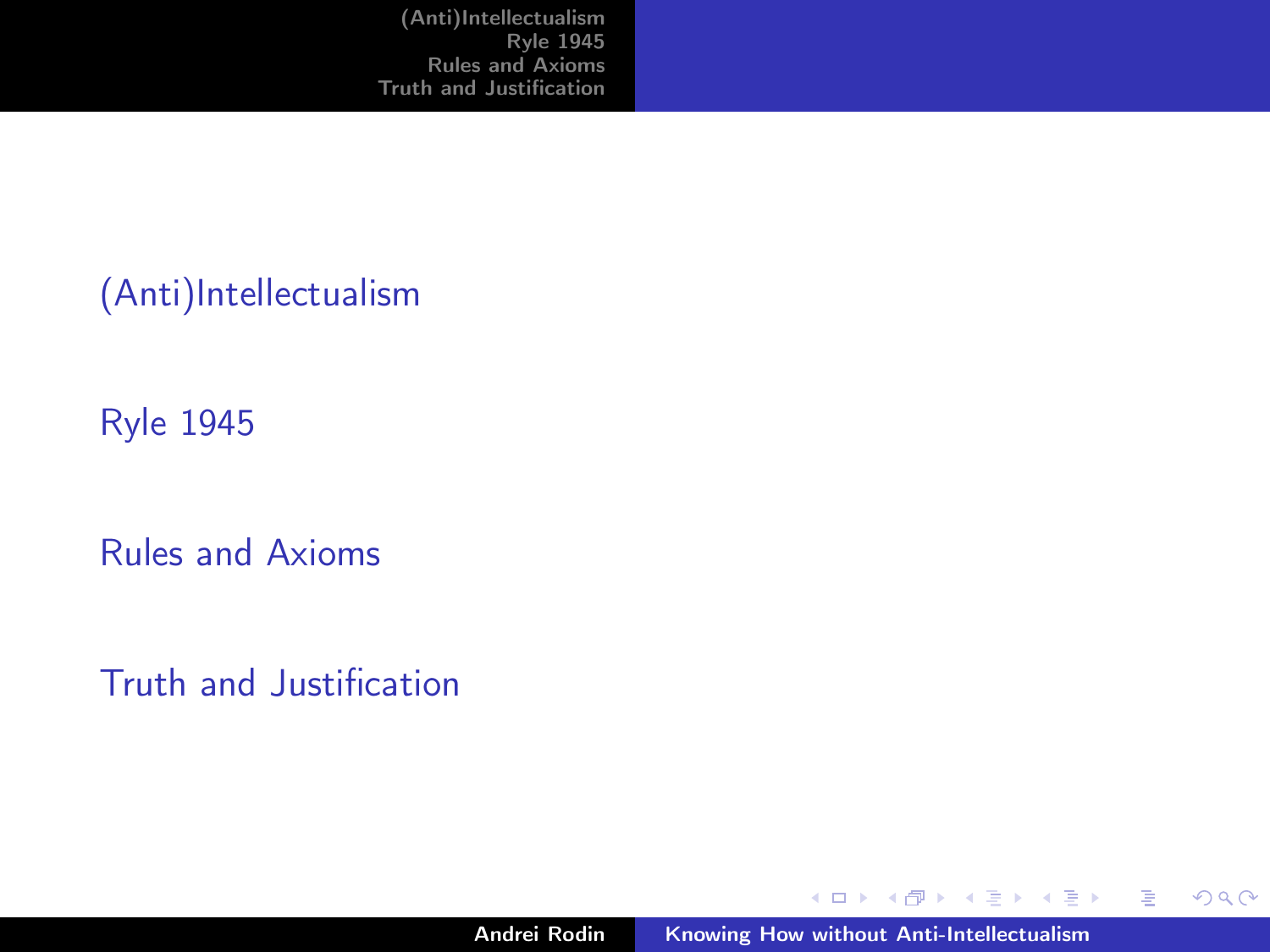#### <span id="page-2-0"></span>The Debate

There are two main camps in the debate about the constituent concepts of knowledge-how. One camp, intellectualism, argues that knowledge-how involves propositional knowledge [...], whereas the competing camp argues that knowledge-how does not involve propositional knowledge - a view called anti- intellectualism. According to anti-intellectualists, whereas propositional knowledge is a certain type of belief, knowledge-how consists in abilities, skills, or dispositions [...]. (Harmon&Horne:2016)

 $4.51 \times 1.71 \times 1.71$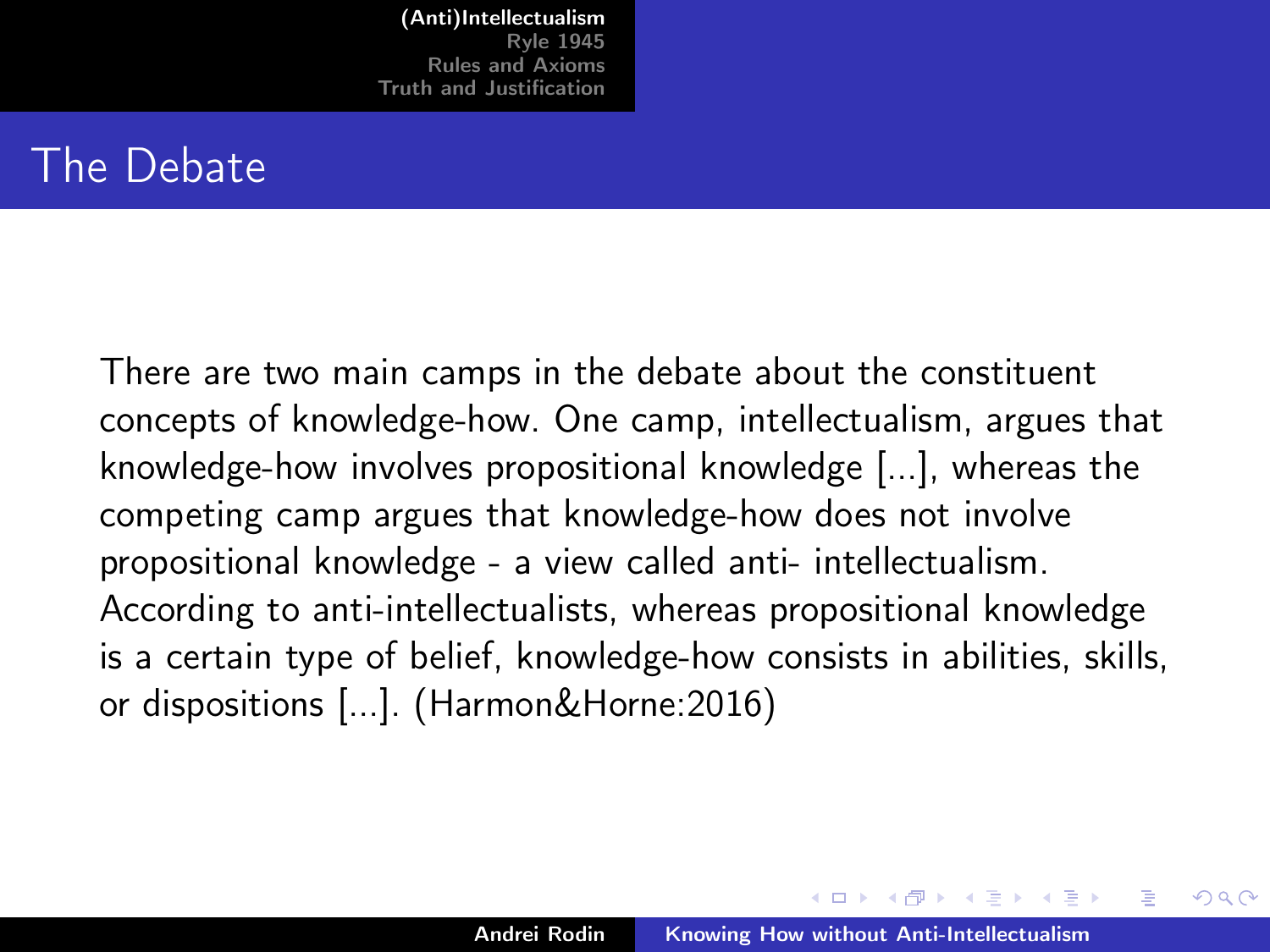# Claims

Knowledge-that (aka propositional knowledge) typically involves knowledge-how, not the other way round. The Debate in its usual from construes the relationships between the two sorts of knowledge incorrectly.

The anti-intellectualists are right that knowledge-how does not, generally, involve knowledge-that.

However the term "anti-intellectualism" is a misnomer for an epistemic position, which takes knowledge-how seriously. This misnomer biases the Debate in a wrong direction.

マーター マーティング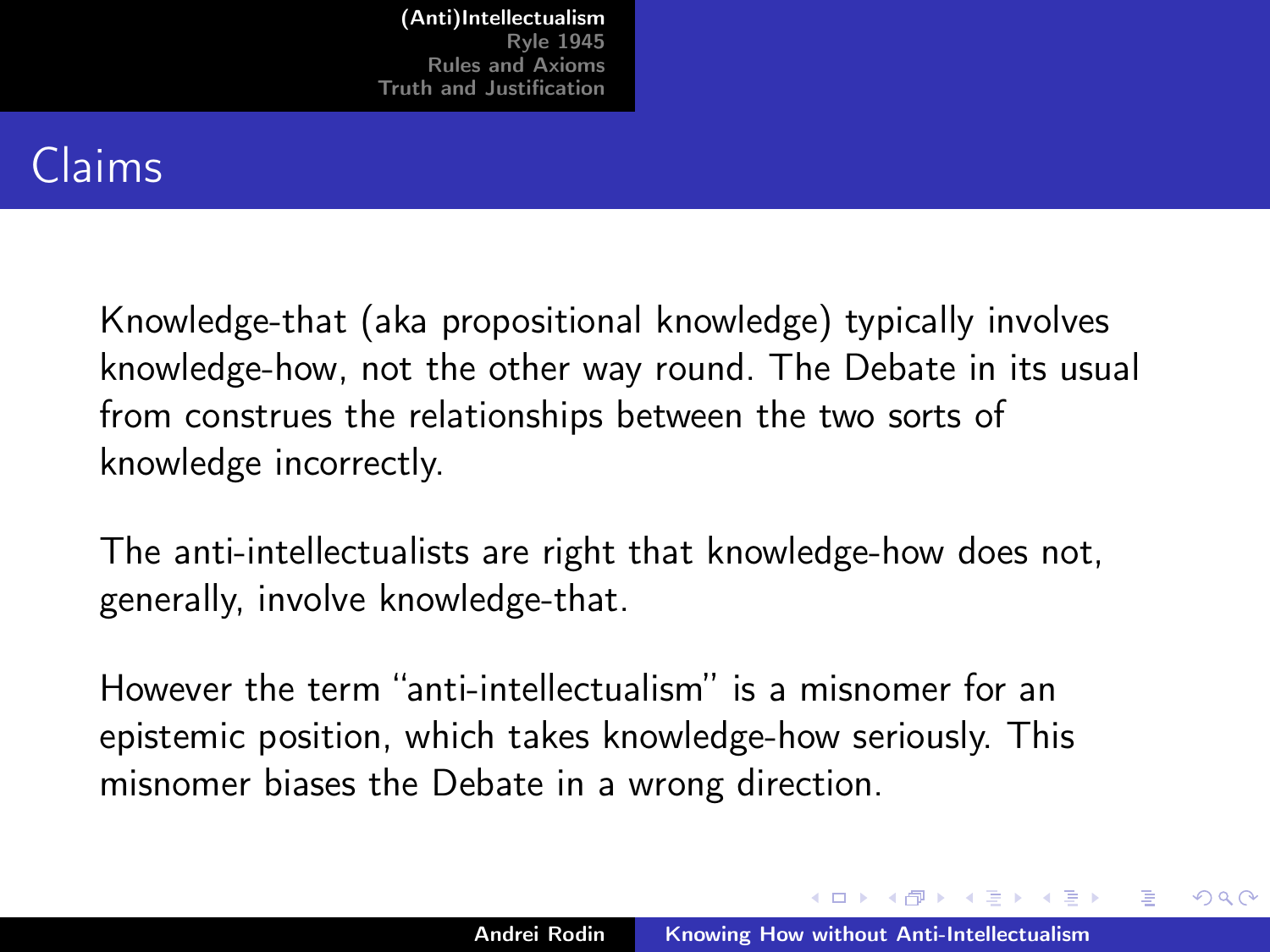Motivations (not explained in this talk)

Proof-theoretic Semantics of logical inference and

Homotopy Type theory / Univalent Foundations of Mathematics

4 0 1

 $4.50 \times 4.70 \times 4.70 \times$ 

 $2Q$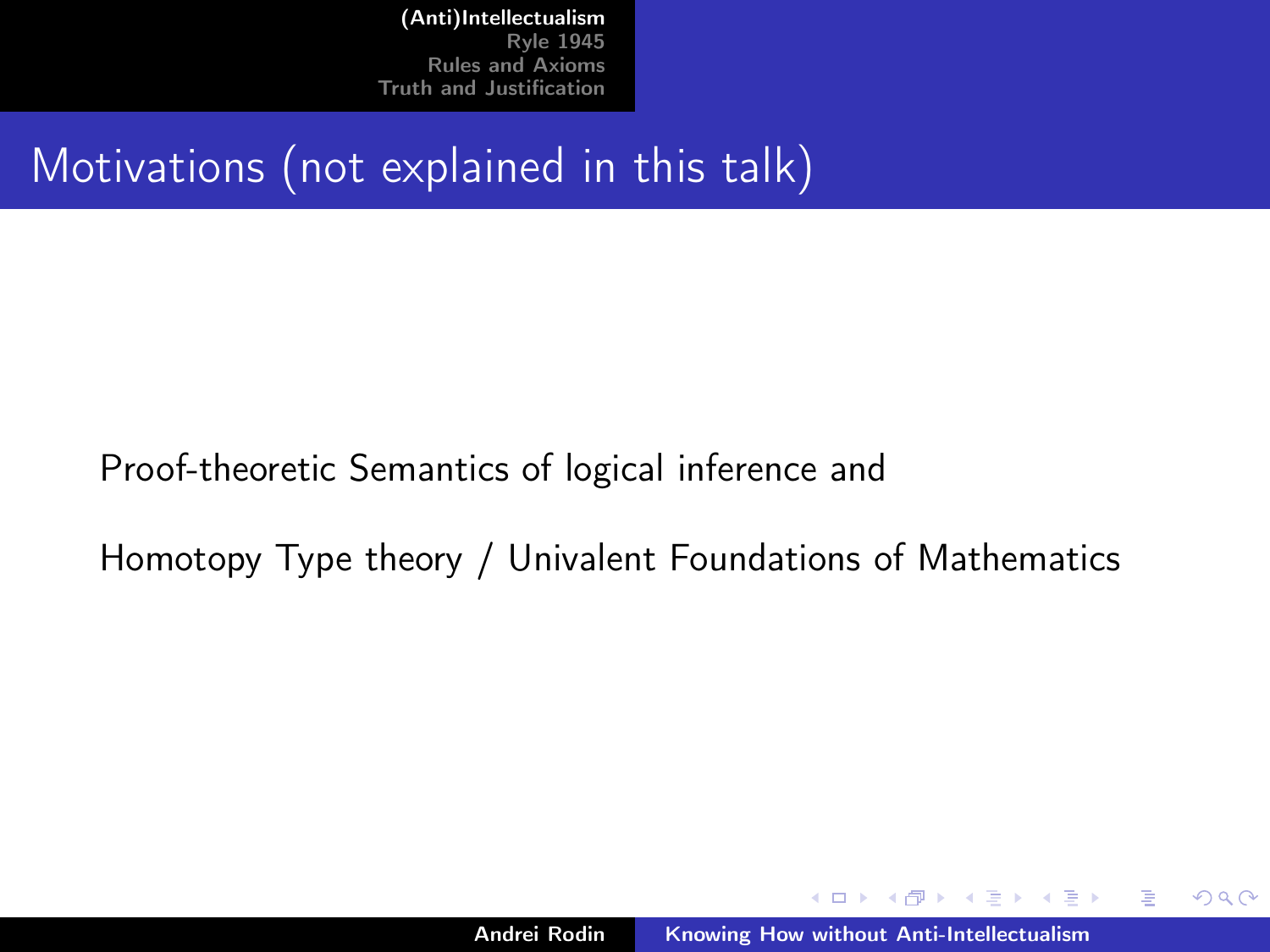### <span id="page-5-0"></span>Ryle's Intelligent Reasoner

"[T]he intelligent reasoner is knowing rules of inference whenever he reasons intelligently'. Yes, of course he is, but knowing such a rule is not a case of knowing an extra fact or truth ; it is knowing how to move from acknowledging some facts to acknowledging others. Knowing a rule of inference is not possessing a bit of extra information but being able to perform an intelligent operation. Knowing a rule is knowing how." (emphasis mine).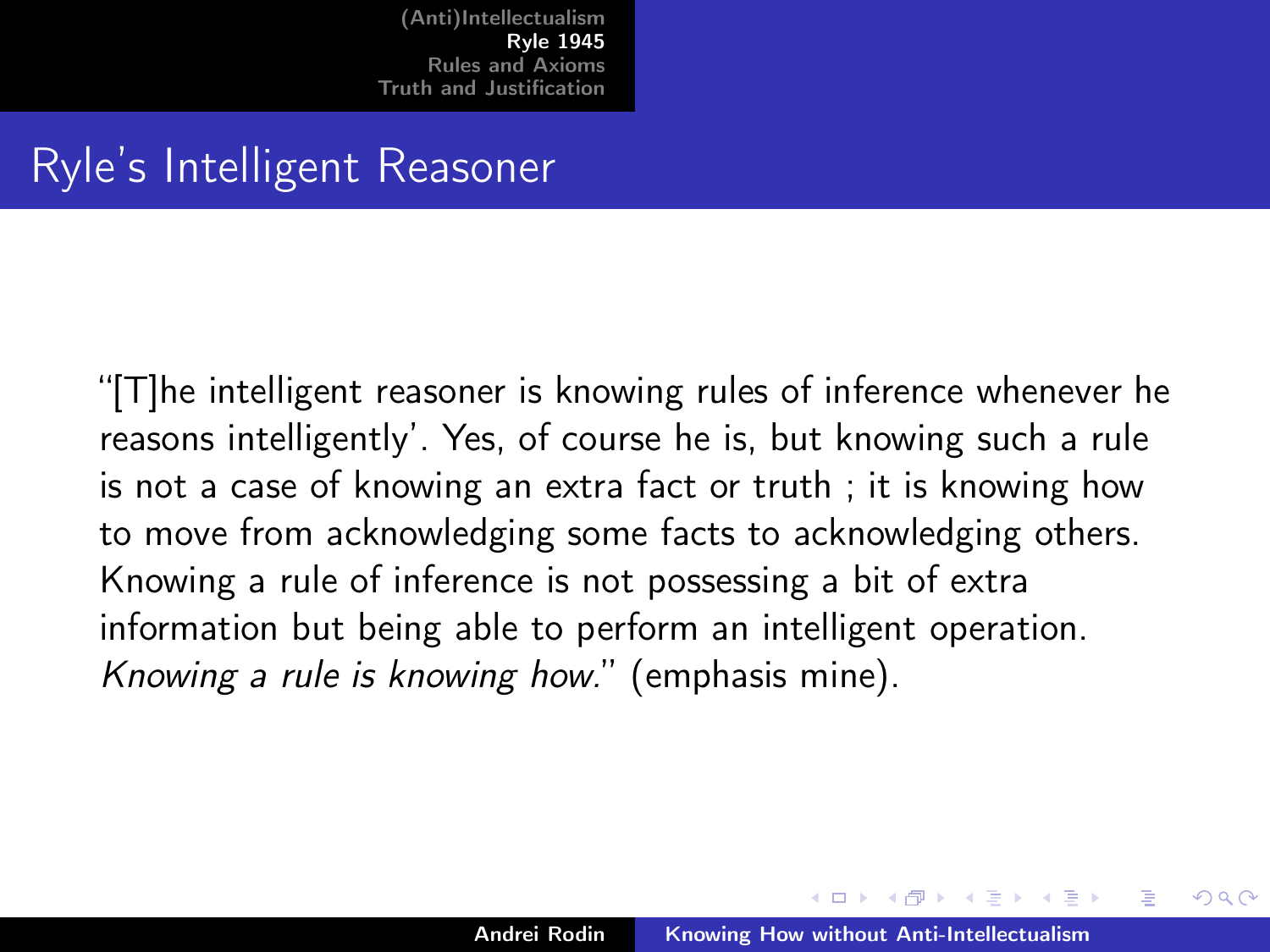In the later discussion Ryle's example of the *logical* knowledge-how  $($  = knoledge how to reason) plays no rôle. The most popular later example is knowledge how to ride a bicycle.

4 0 1

 $4.51 \times 1.71 \times 1.71$ 

 $2Q$ 

∍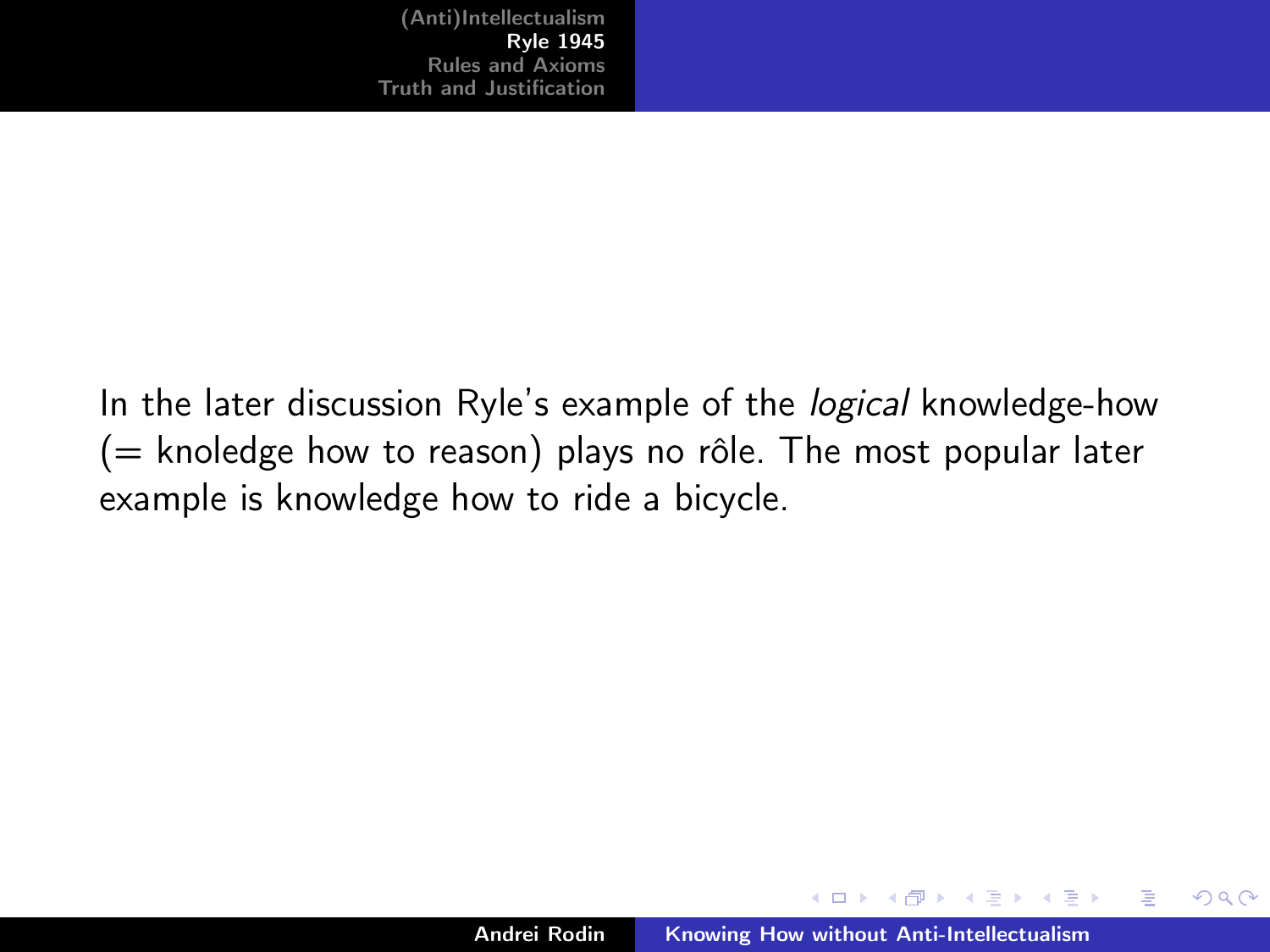## Ryle's Intelligent Reasoner (continued)

[A]rguing intelligently did not before Aristotle and does not after Aristotle require the separate acknowledgment of the truth or "validity"of the formula. "God hath not left it to Aristotle to make (men) rational."Principles of inference are not extra premisses and knowing these principles exhibits itself not in the recitation of formula but in the execution of valid inferences and in the avoidance, detection and correction of fallacies, etc. The dull reasoner is not ignorant ; he is inefficient. A silly pupil may know by heart a great number of logicians' formulae without being good at arguing. The sharp pupil may argue well who has never heard of formal logic.

イロメ マ母 トラ ミトラ オラメ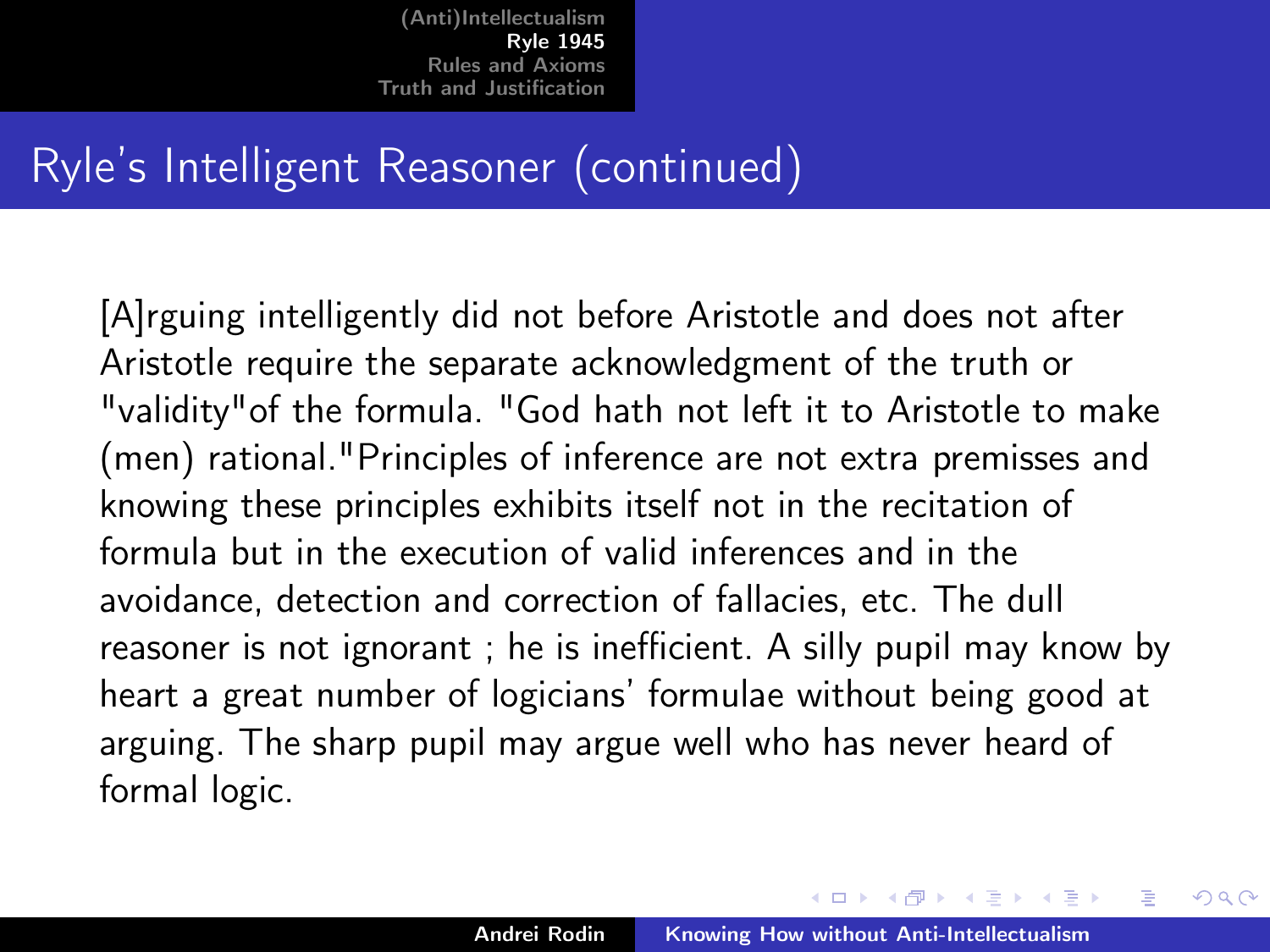### Two different arguments mixed

- $\triangleright$  (i) "Principles of inference are not extra premisses and knowing these principles exhibits itself not in the recitation of formula but in the execution of valid inferences." (the same as above)
- $\triangleright$  (ii) One can possibly be an efficient reasoner without knowing rules of formal logic. In other words, one's knowledge how to reason in certain cases is not based on knowing formal rules. In other words, knowledge-how may have an implicit / tacit form.

 $4.51 \times 1.71 \times 1.71$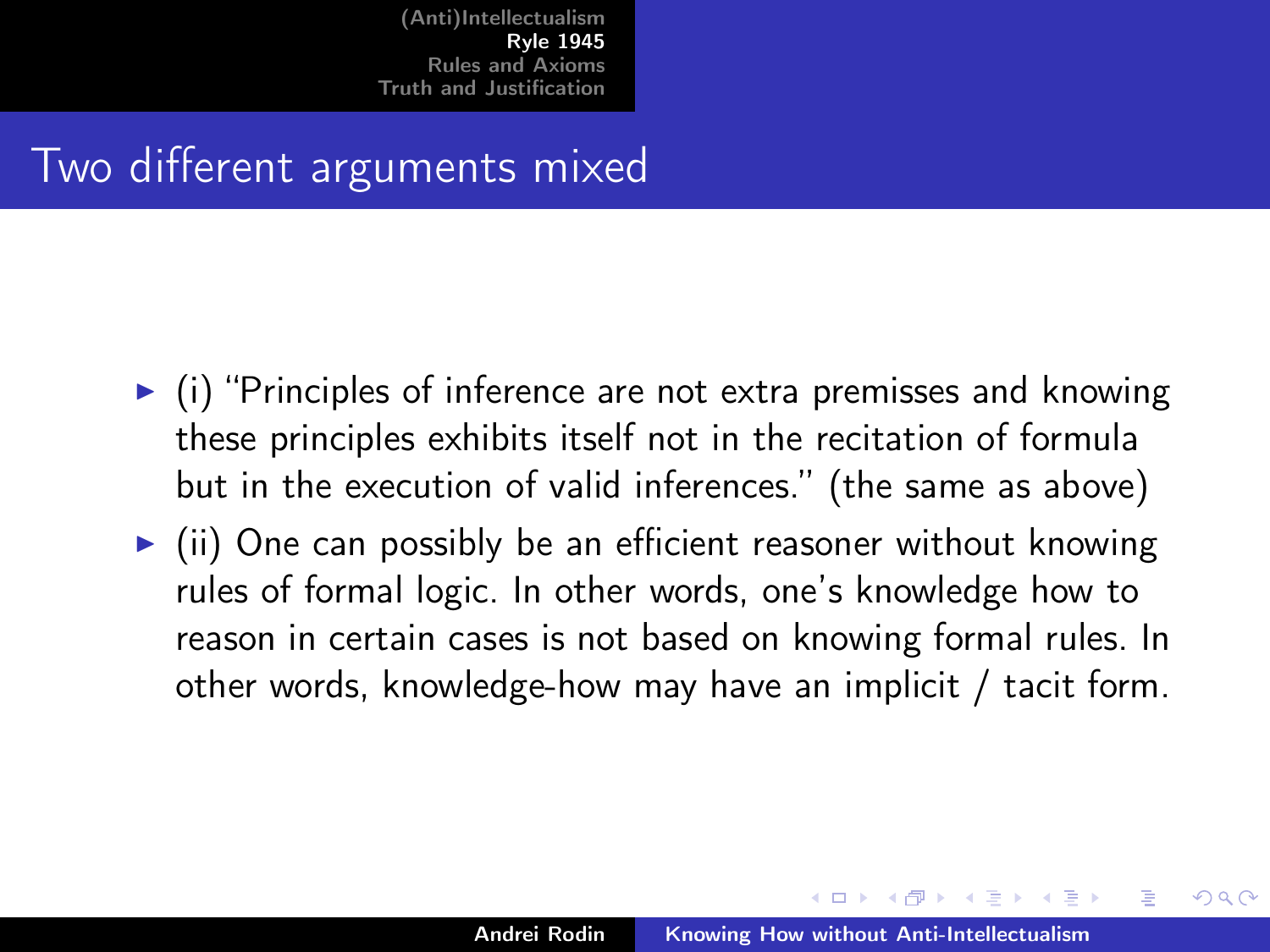## Explicit and Tacit Knowledge

Thus the knowledge-how can be either of transferable explicit form (knowing a written rule), or of tacit form (be a demonstrable individual capacity to perform operations of certain type).

Similarly, the propositional knowledge can be either of explicit form (knowing a proposition expressed by a written sentence) and of tacit form (say, in the form of tacit assumption: cf. Polanyi 1958 "personal knowledge").

 $4.51 \times 1.71 \times 1.71$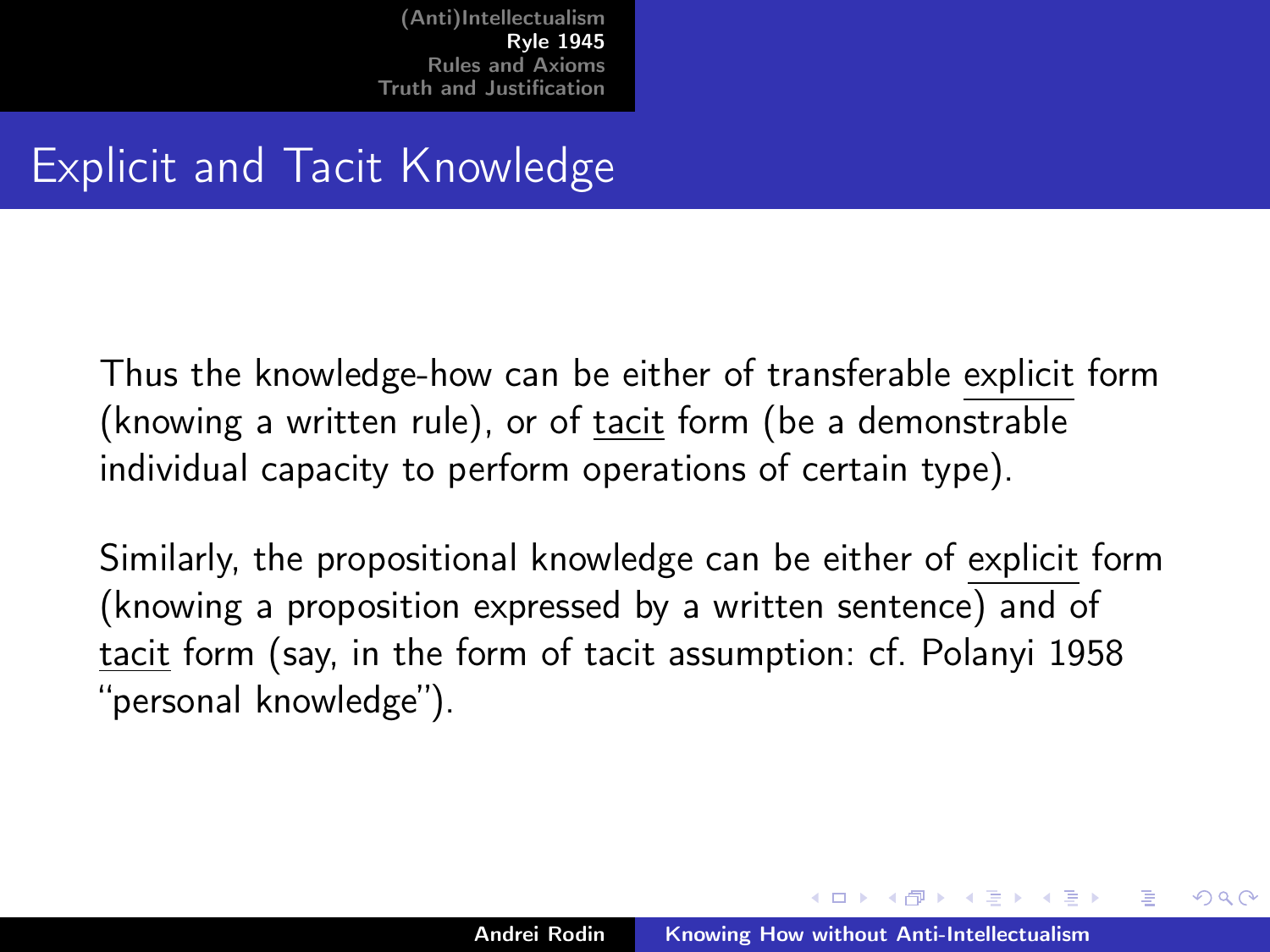## Confusion

The distinction between explicit and tacit forms of knowledge is orthogonal to the distinction between knowledge-how and knowledge-that.

But in the above quote Ryle confuses the two distinctions and takes the possible tacit character of knowledge-how for its essential property. When Ryle famously calls the "intellectualist legend " the view according to which all knowledge (including knowledge-how) is ultimately propositional, he apparently has the tacit form of knowing-how in his mind. This is the historical origin of the continuing Debate presented above.

 $A \oplus B$  and  $A \oplus B$  and  $A \oplus B$  and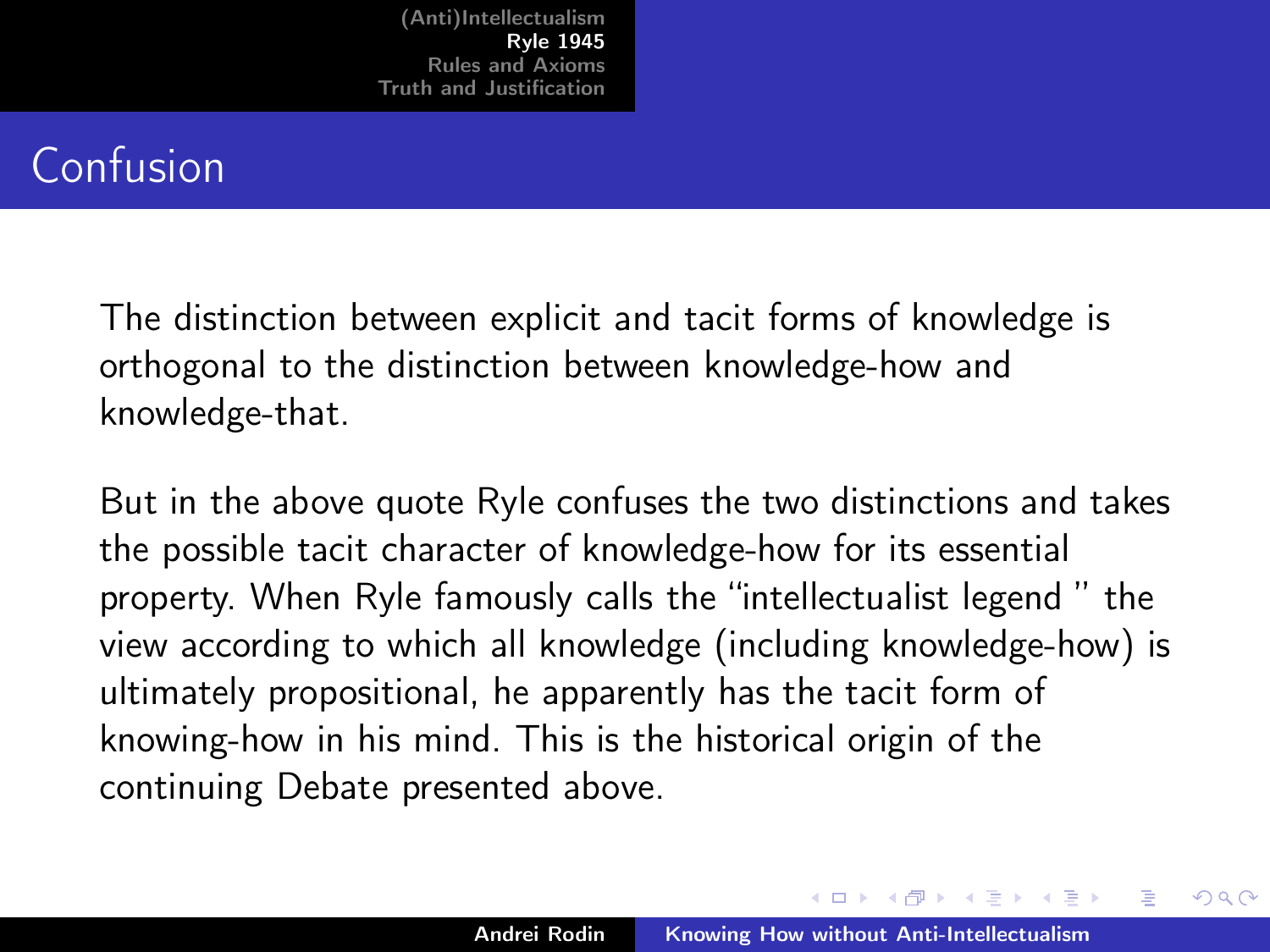In what follows I leave the issue of tacit knowledge aside and discuss only explicit form of knowledge-how, i.e., knowledge of certain rules and systems of rules. The tacit knowledge (propositional or not) is separate topic, which I leave for a different occasion.

 $4.51 \times 1.71 \times 1.71$ 

 $\Omega$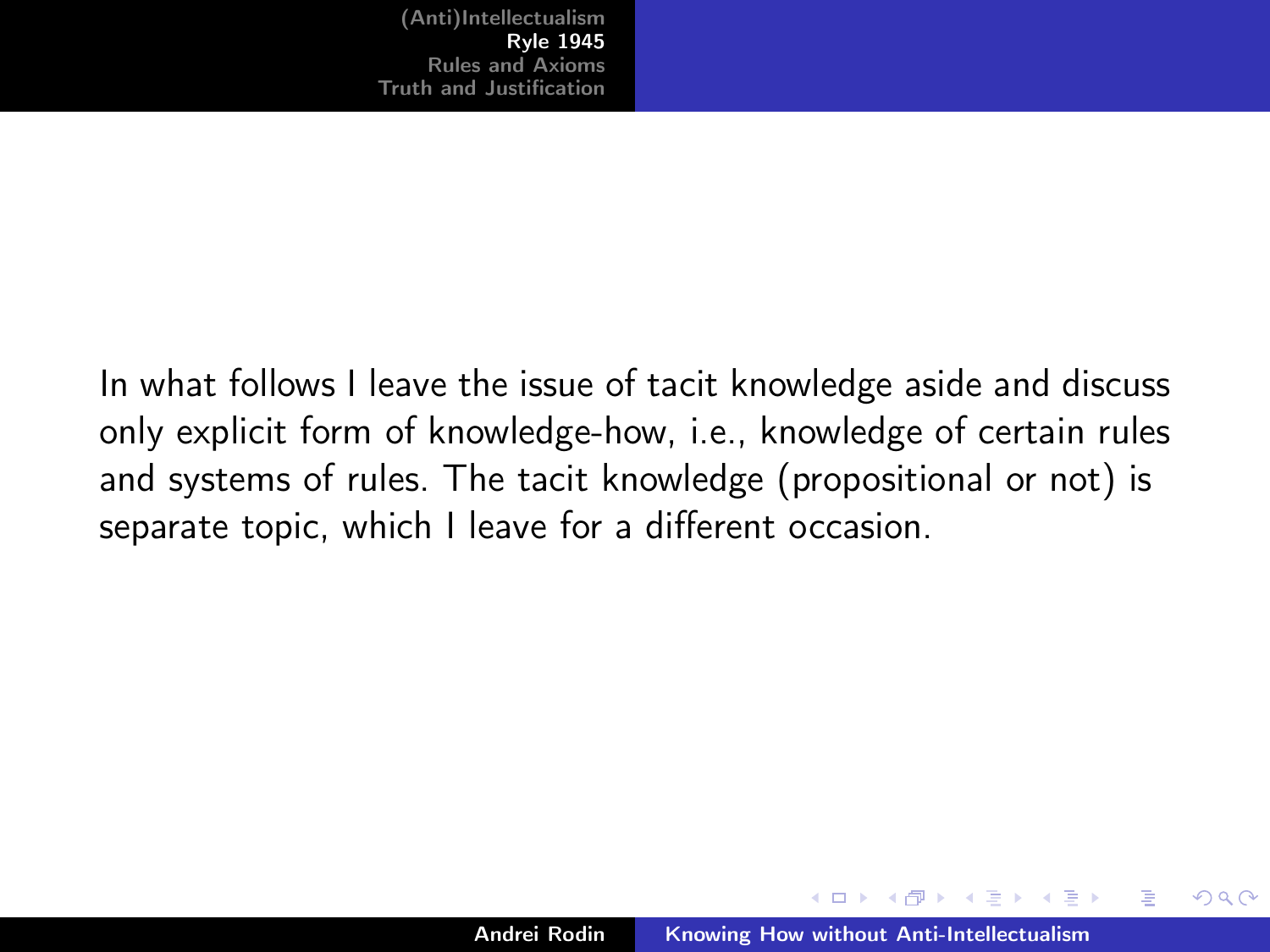## <span id="page-12-0"></span>Rendering Rules as Propositions

Attempts to reduce knowledge-how to knowing certain proposition typically apply a linguistic paraphrase. Here is a simple mathematical example. Euclid's First Postulate reads verbatim as follows:

P1: To draw a straight-line from any point to any point

Observe that P1 is not a proposition but an elementary rule that validates a construction of straight line from a pair of distinct points.

イロメ マ母 トラ ミトラ オラメ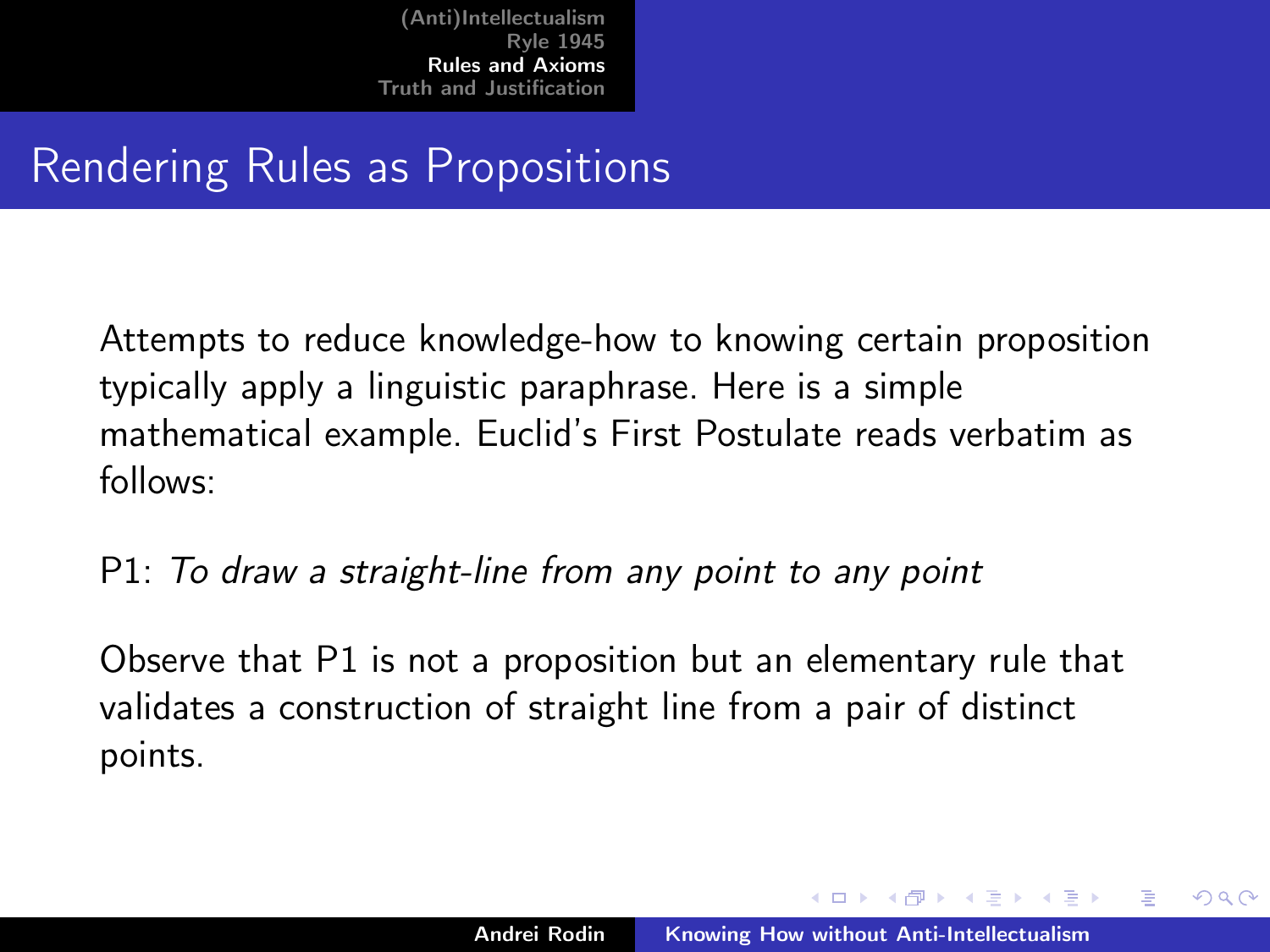# Rendering Rules as Propositions (continued)

However in the modern (as well as in some older) versions of Euclid's theory it is usually replaced by one of the following propositions:

Given two (different) points it is always possible to produce a straight segment from one given point to the other given point.

Given two (different) points there exists a straight segment having these given points as its endpoint.

which are more apt for being formalized by standard logical means (even if the former requires a modal logic).

イロメ イタメ イラメ イラメ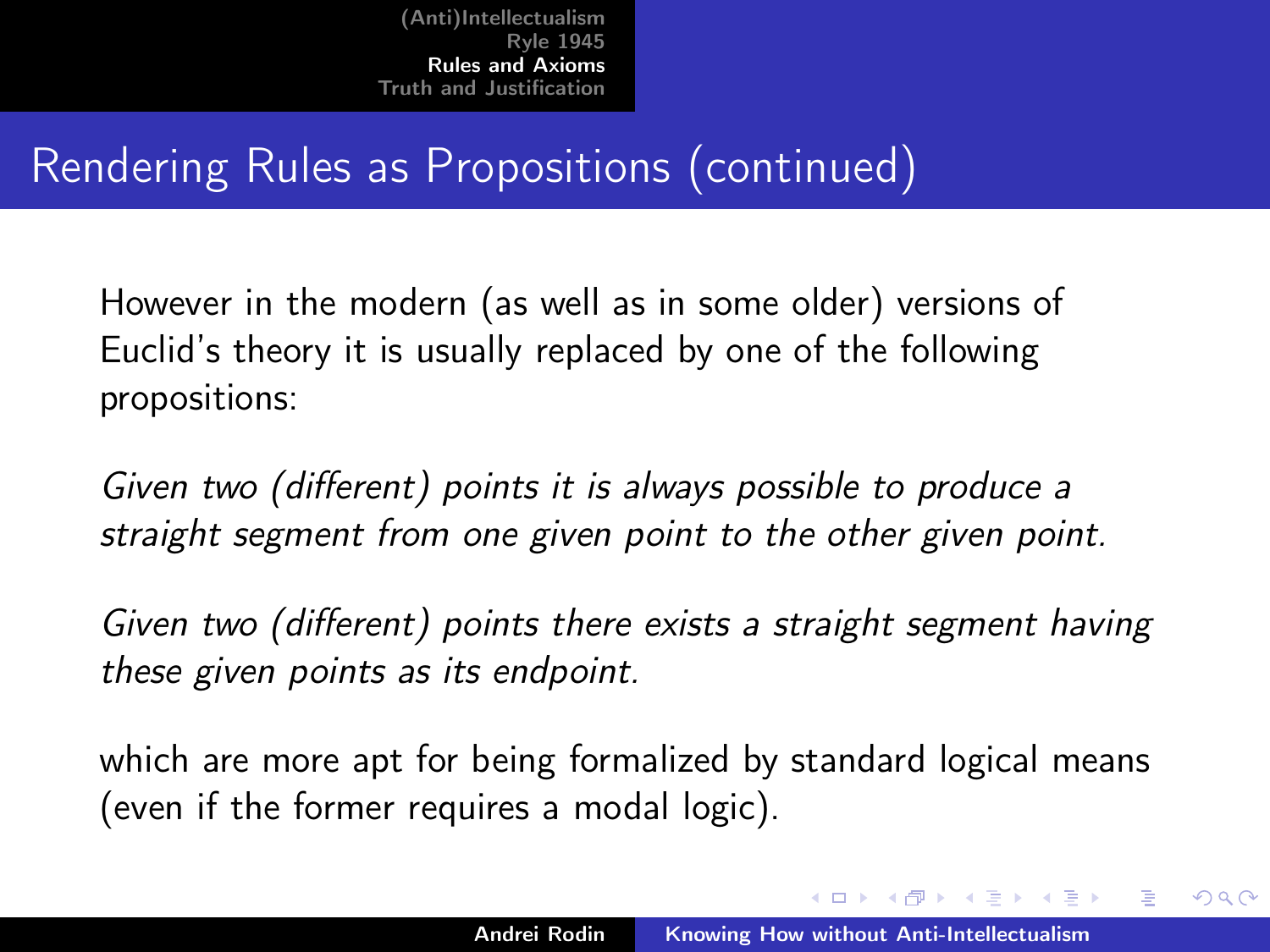# Rendering Rules as Propositions (continued)

The common linguistic intuition suggests that the paraphrased versions of First Postulate "express the same content" and thus the paraphrase is innocent. However a closer logical analysis does not justify this intuition.

I don't know about a logical theory that satisfactorily explains what is going on when "rules are translated into axioms" as above. In fact, these translation require a full rebuilding of the architecture of Euclid's theory (cf. Hilbert's 1899 version of Euclid). This is an evidence that such a propositional translation of rules is not logically innocent.

イロメ イタメ イラメ イラメ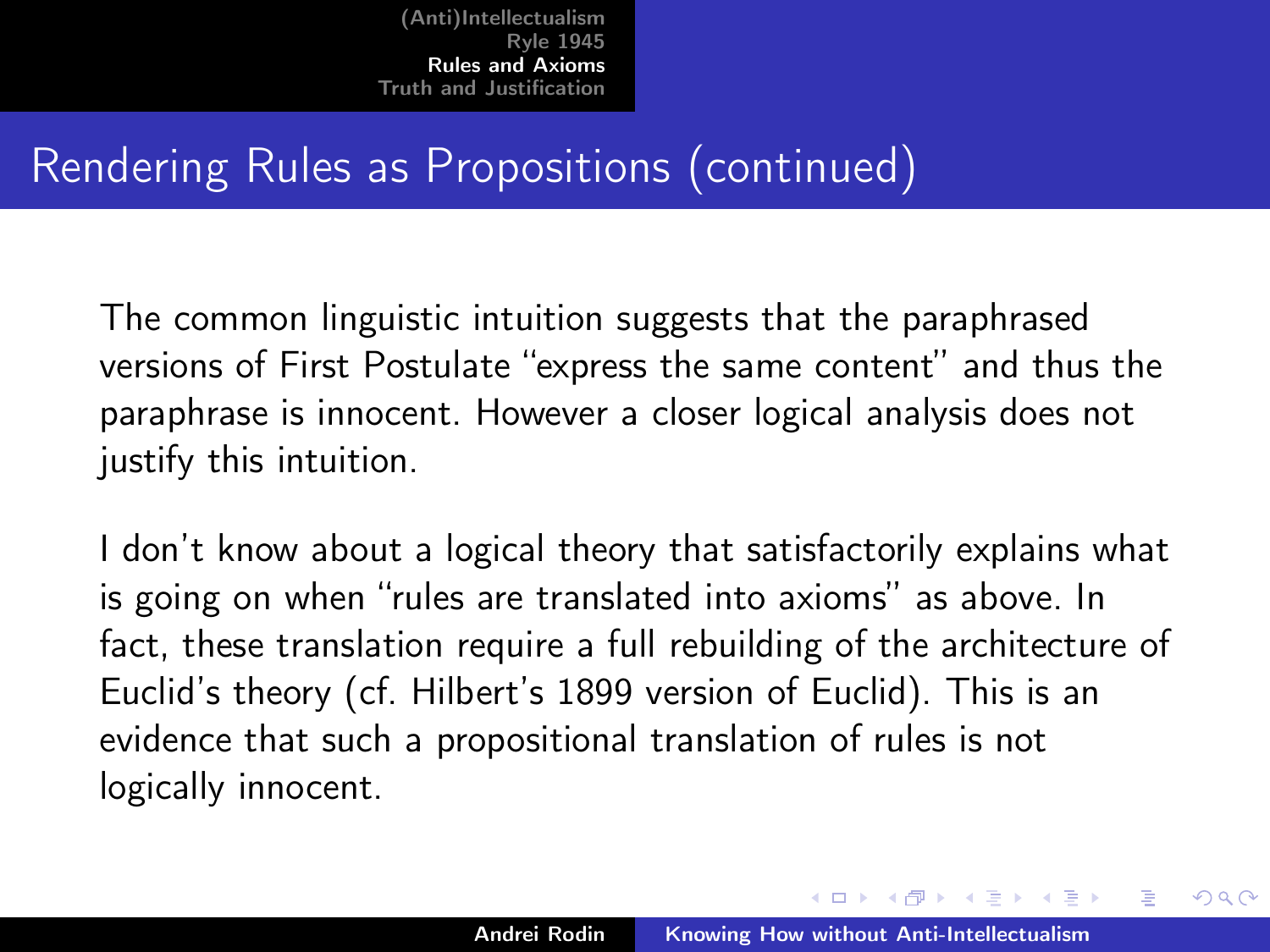# Deduction Property

#### Theory  $T$  is said to have the Deduction Property

if  $\Gamma$ ,  $F \vdash G$  entails  $\Gamma \vdash F \rightarrow G$  for all  $\Gamma$ , F and G.

(also on the constructive reading)

イロメ マ母 トラ ミュート

 $2Q$ 

э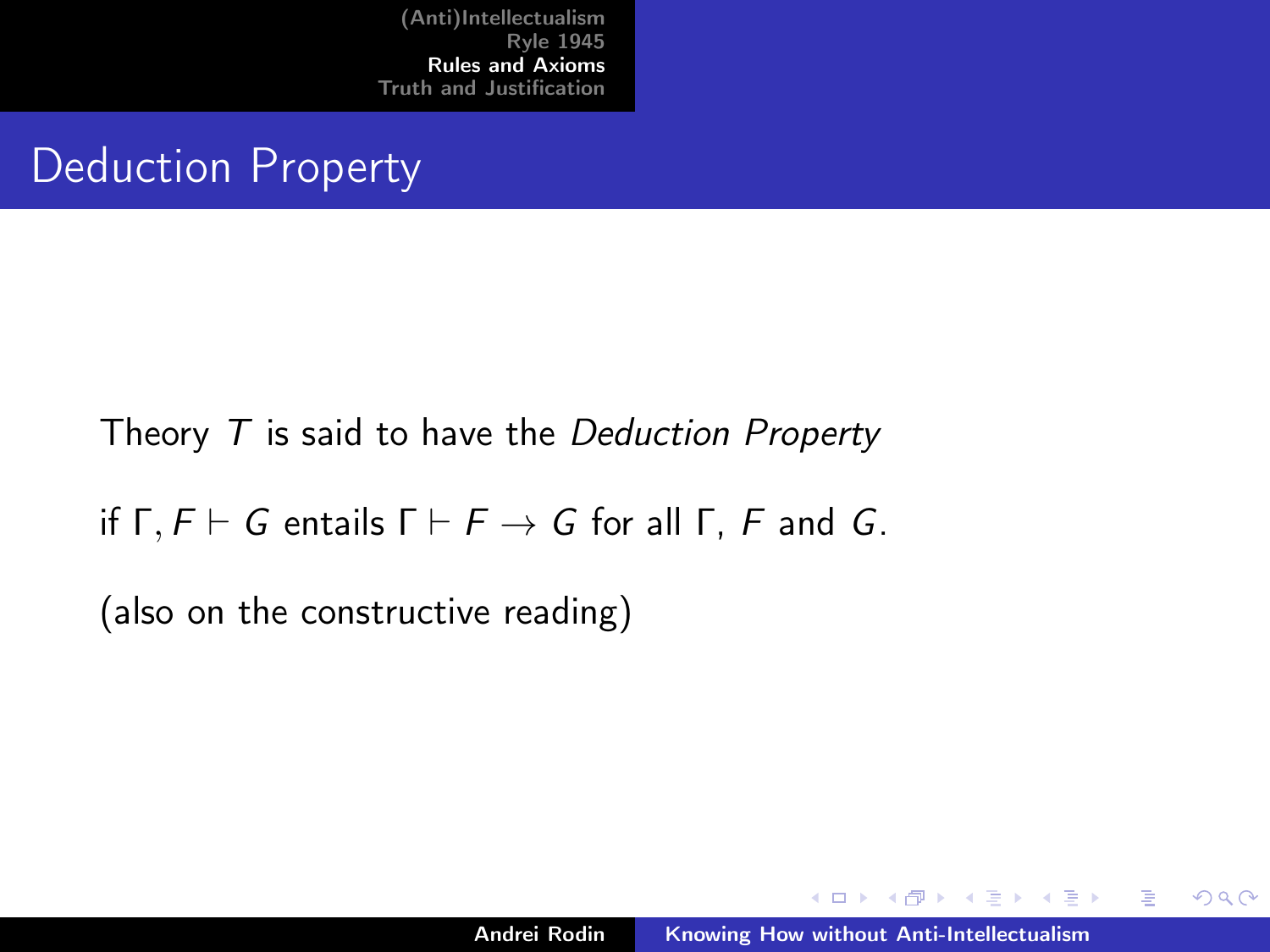## <span id="page-16-0"></span>A philosophical Defence

It is easy to argue in favour of the explicit form of knowledge-how on pragmatic grounds by pointing to its importance in today's technology, society and its economics, etc. Think of administrative regulations, law, all sorts of technological instructions, computer algorithms. However I would like to take now a different line of defence.

Let me, however, for the sake of the argument to agree with the "intellectualists" that the only sort of knowledge deserving the name is knowledge of truth. This commits me to saying that the only sort of knowledge that deserves its name is the propositional knowledge.

イロメ マ母 トラ ミトラ オラメ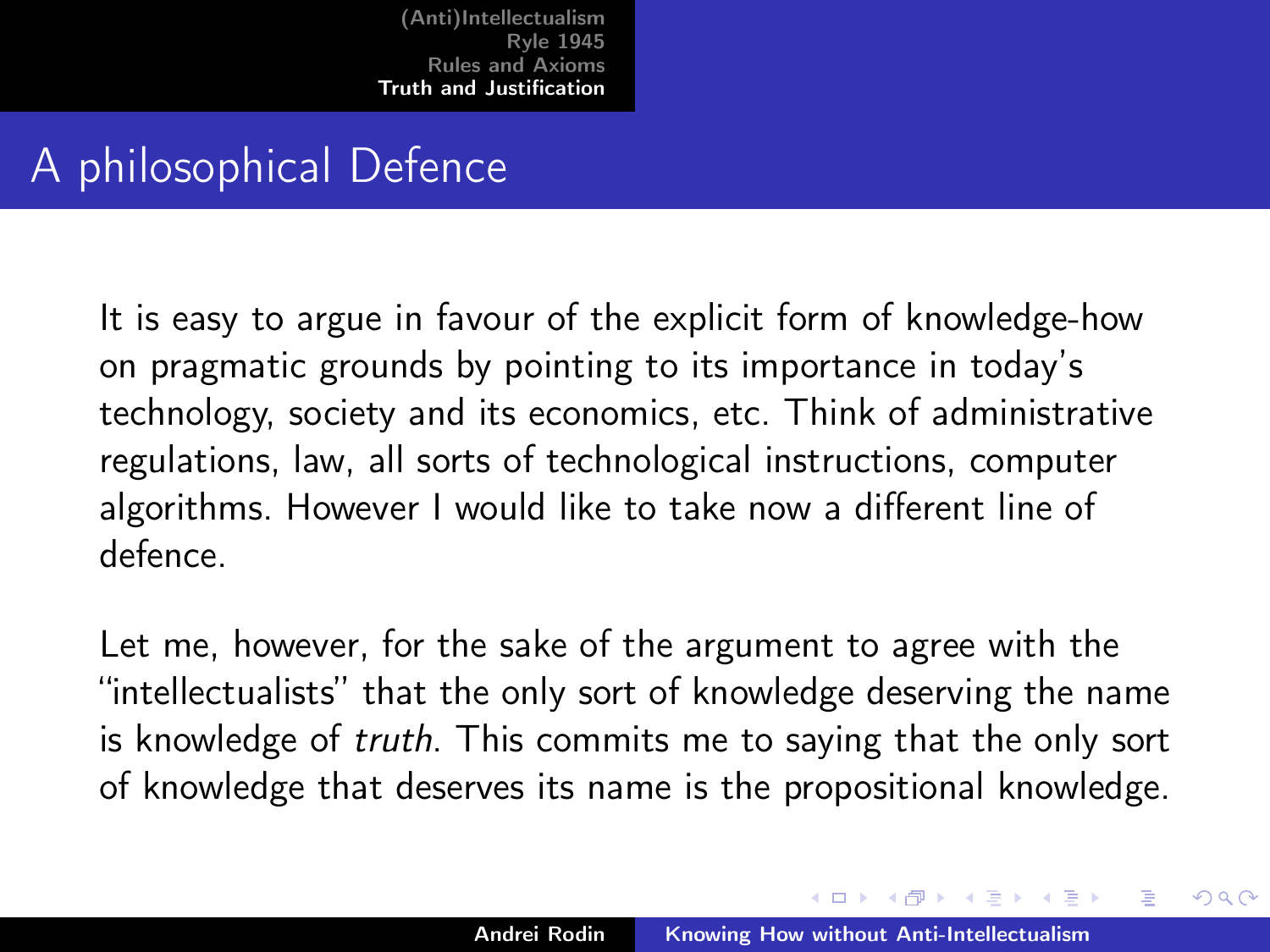# Knowledge as Justified True Belief

What amounts for a truth  $(=$  some true proposition P) to be known by an epistemic agent? The traditional answer, which is suitable for my present purpose, is this:

agent A knows P iff A *believes* in P and this believe is *justified*.

 $4.51 \times 1.71 \times 1.71$ 

 $\Omega$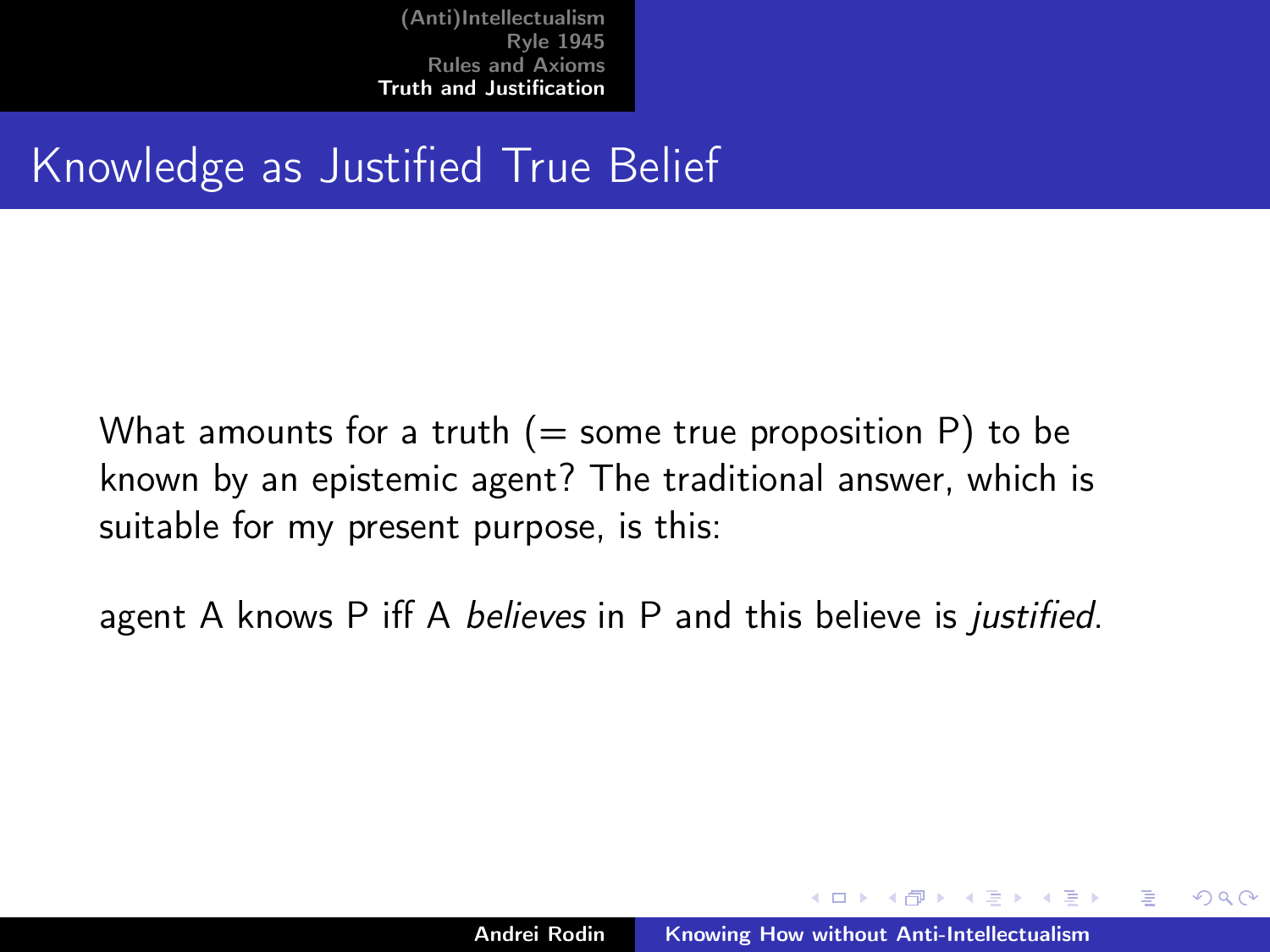### <span id="page-18-0"></span>**Justification**

Let us focus on *justification*. Justification is the same as proof in the most general sense of the word that covers empirical evidences used in natural sciences, mathematical proofs, historical evidences and evidences given in court. As far as we are talking about Science, History and Law acquiring the relevant evidences and using them for supporting relevant claims requires a lot of knowing how to do this.

A part of this knowledge-how qualifies as logical in the received sense of the word but a significant part does not. Think about experimental methods applied for acquiring sufficient evidences of the existence of Higgs boson.

イロメ マ母 トラ ミトラ オラメ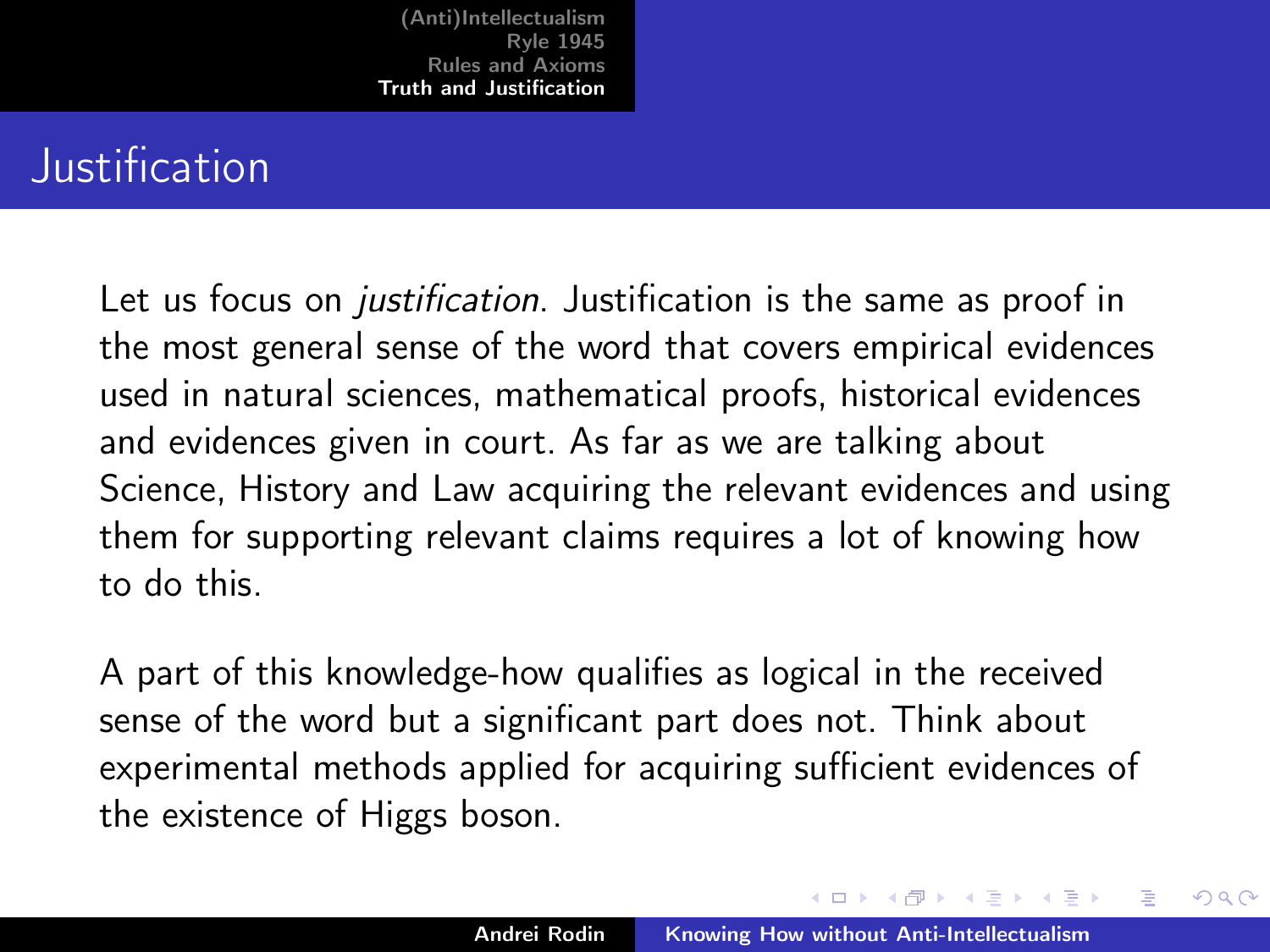# Justification (continued)

Thus the justification of one's belief, which according tho the widely accepted view is a proper element of *propositional* knowledge, generally, requires a significant bulk of knowledge-how.

Some exceptions from this rule are possible (e.g. a unique non-reproducible experience of a person who occasionally meets a martian or happen to be the sole surviver of a catastrophe) but the epistemic status of such cases is not quite clear and in any event such cases don't play a major role in the current epistemic practices.

HoTT provides an elegant mathematical framework in which the same system of rules applies both to propositional and non-propositional types and terms, and non-propositional terms serve as evidences for appropriate propositio[ns.](#page-18-0)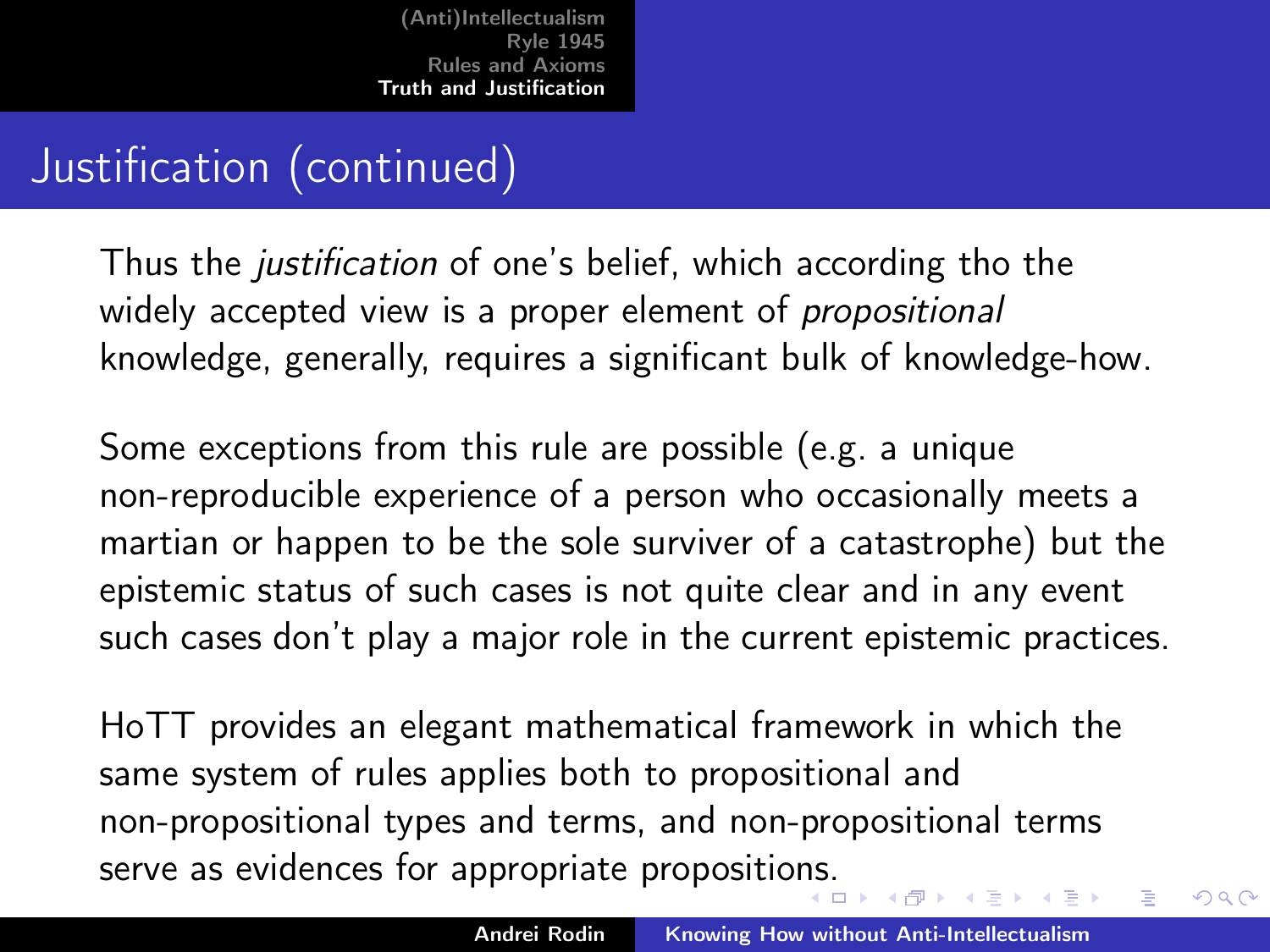Surely the same and related knowledge-how can be and actually is used also for non-epistemic purposes.

Knowledge-how is a more primitive form of knowledge which is a necessary element of any propositional knowledge.

 $-1 - 1$ 

 $4.51 \times 1.71 \times 1.71$ 

 $\Omega$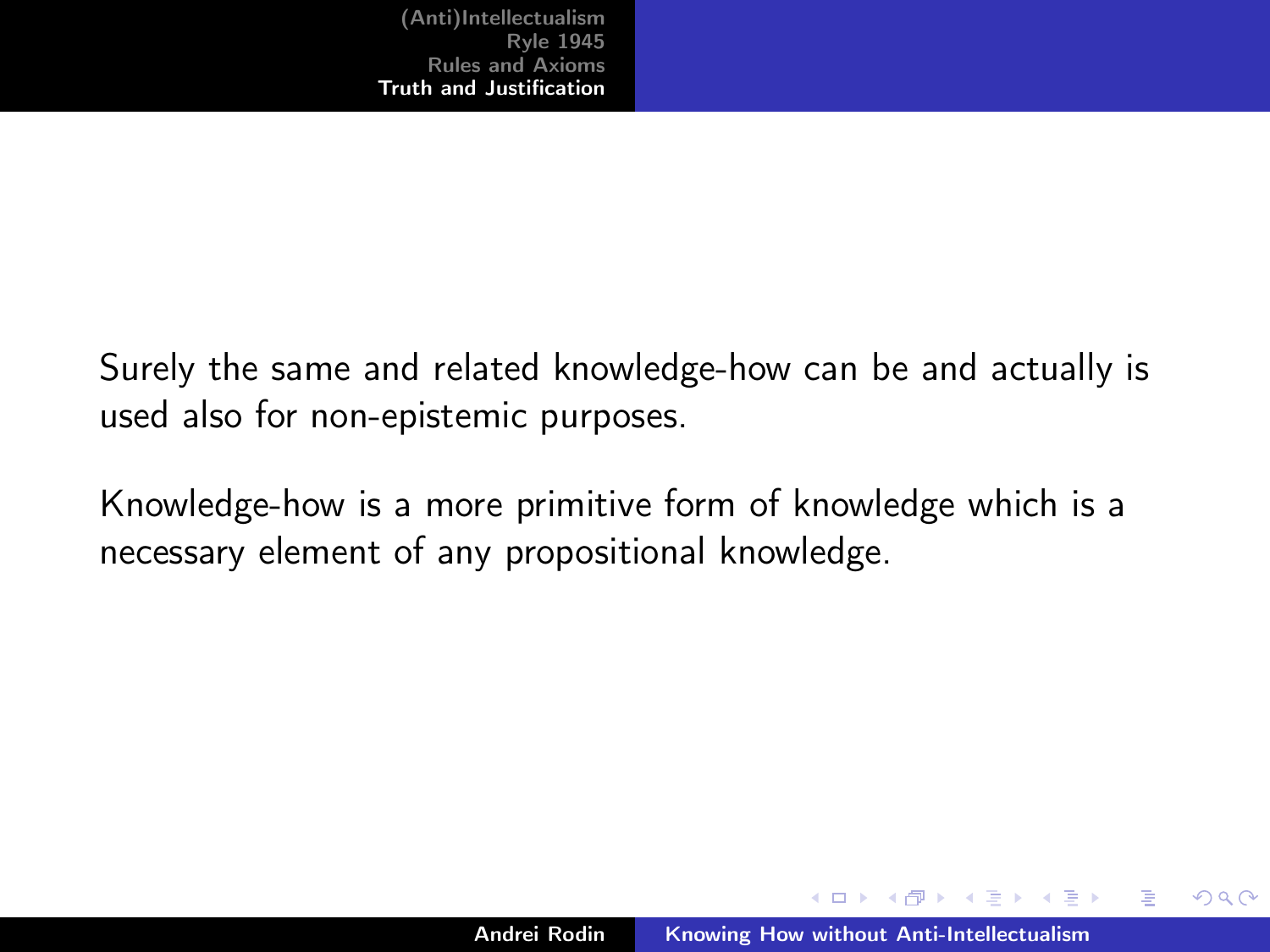The suggested picture reverses the standard "intellectualist" picture according which the relevant propositional knowledge in some sense grounds any instance of knowledge-how.

Certainly the propositional knowledge can also have an impact on knowing how, e.g. when some new fundamental physical knowledge having the propositional form is used for developing new technologies or a theory of Ethics is used for formulating and implementing new laws and regulations. However, generally, the knowledge-how does not require such a propositional theoretical ground (at least if the concept of knowing-how is understood liberally).

イロメ マ母 トラ ミトラ オラメ